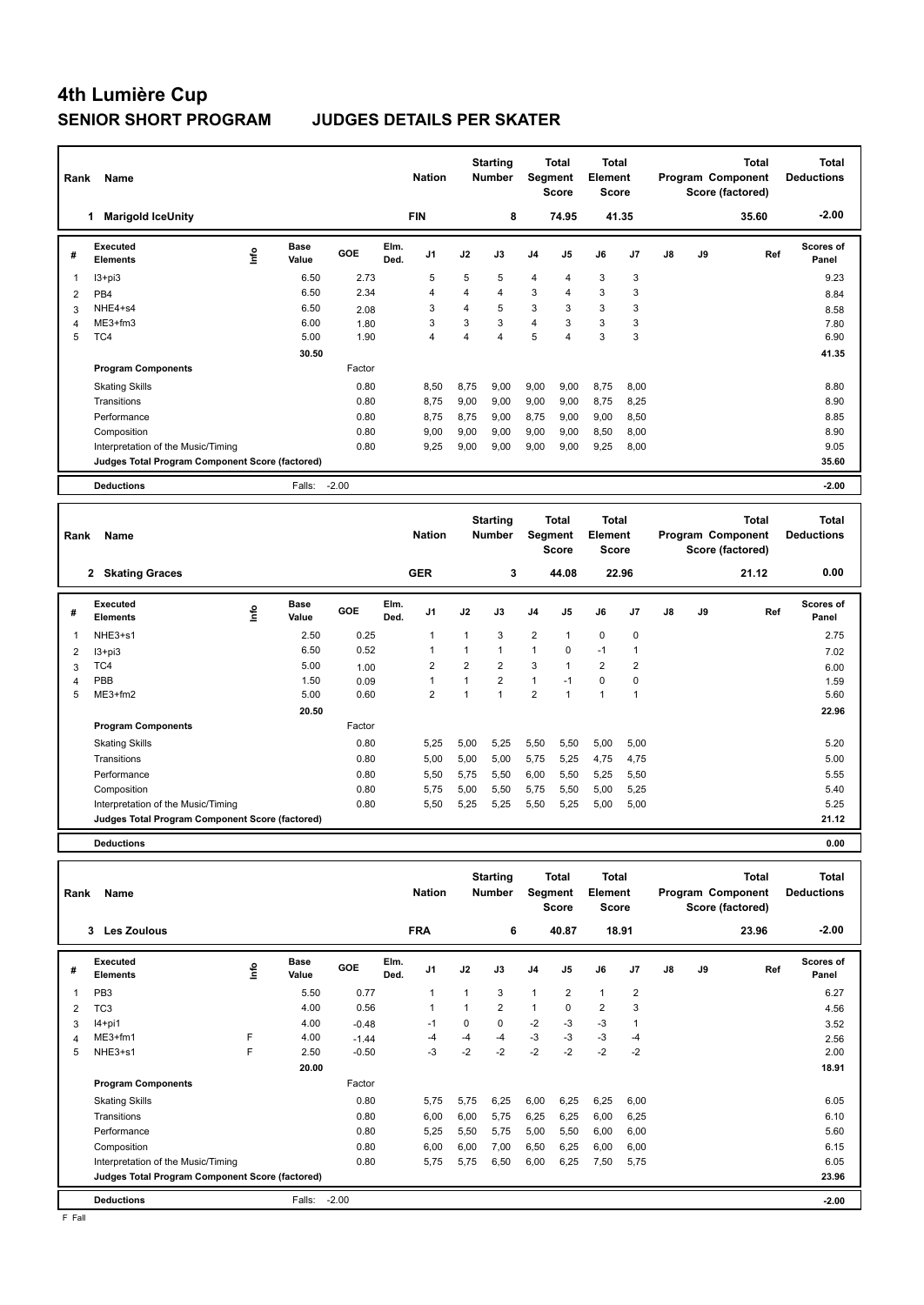## **4th Lumière Cup SENIOR SHORT PROGRAM JUDGES DETAILS PER SKATER**

| Rank           | Name                                            |      |                      | <b>Nation</b> |              | <b>Starting</b><br><b>Number</b> | <b>Segment</b> | Total<br>Score | <b>Total</b><br>Element<br>Score |                |                |                | <b>Total</b><br>Program Component<br>Score (factored) | <b>Total</b><br><b>Deductions</b> |       |                           |
|----------------|-------------------------------------------------|------|----------------------|---------------|--------------|----------------------------------|----------------|----------------|----------------------------------|----------------|----------------|----------------|-------------------------------------------------------|-----------------------------------|-------|---------------------------|
|                | 4 Starlight                                     |      |                      |               |              | <b>SUI</b>                       |                | 4              |                                  | 37.44          |                | 21.60          |                                                       |                                   | 18.84 | $-3.00$                   |
| #              | Executed<br><b>Elements</b>                     | ١nf٥ | <b>Base</b><br>Value | GOE           | Elm.<br>Ded. | J <sub>1</sub>                   | J2             | J3             | J <sub>4</sub>                   | J <sub>5</sub> | J6             | J7             | $\mathsf{J}8$                                         | J9                                | Ref   | <b>Scores of</b><br>Panel |
|                | ME3+fm2                                         |      | 5.00                 | 0.10          |              | 0                                | 0              | 0              | $\mathbf{1}$                     | $\mathbf 0$    | $\mathbf 0$    | $\mathbf{1}$   |                                                       |                                   |       | 5.10                      |
| $\overline{2}$ | $I4 + pi2$                                      | F    | 6.00                 | $-2.64$       |              | $-5$                             | $-4$           | $-4$           | $-5$                             | -4             | $-5$           | $-4$           |                                                       |                                   |       | 3.36                      |
| 3              | TC4                                             |      | 5.00                 | 0.70          |              | 0                                | $\Omega$       | $\overline{2}$ | $\overline{2}$                   | 1              | $\overline{2}$ | $\overline{2}$ |                                                       |                                   |       | 5.70                      |
| 4              | NHE4+s3                                         |      | 5.00                 | $-0.20$       |              | $-1$                             | $-1$           | $-1$           | 1                                | 0              | $\overline{1}$ | $-1$           |                                                       |                                   |       | 4.80                      |
| 5              | PB <sub>2</sub>                                 | F    | 4.00                 | $-1.36$       |              | $-2$                             | -3             | -4             | -3                               | -3             | $-4$           | $-4$           |                                                       |                                   |       | 2.64                      |
|                |                                                 |      | 25.00                |               |              |                                  |                |                |                                  |                |                |                |                                                       |                                   |       | 21.60                     |
|                | <b>Program Components</b>                       |      |                      | Factor        |              |                                  |                |                |                                  |                |                |                |                                                       |                                   |       |                           |
|                | <b>Skating Skills</b>                           |      |                      | 0.80          |              | 4,25                             | 4,25           | 4,00           | 4,75                             | 6,00           | 5,50           | 4,25           |                                                       |                                   |       | 4.60                      |
|                | Transitions                                     |      |                      | 0.80          |              | 4,50                             | 4,50           | 4,25           | 5,75                             | 5,75           | 5,25           | 4,50           |                                                       |                                   |       | 4.90                      |
|                | Performance                                     |      |                      | 0.80          |              | 4,00                             | 4,00           | 4,00           | 4,50                             | 5,50           | 4,50           | 4,00           |                                                       |                                   |       | 4.20                      |
|                | Composition                                     |      |                      | 0.80          |              | 4,75                             | 4,25           | 4,75           | 6,00                             | 6,00           | 5,50           | 4,50           |                                                       |                                   |       | 5.10                      |
|                | Interpretation of the Music/Timing              |      |                      | 0.80          |              | 4,25                             | 4,00           | 4,50           | 5,25                             | 5,75           | 5,50           | 4,25           |                                                       |                                   |       | 4.75                      |
|                | Judges Total Program Component Score (factored) |      |                      |               |              |                                  |                |                |                                  |                |                |                |                                                       |                                   |       | 18.84                     |
|                | <b>Deductions</b>                               |      | Falls:               | $-3.00$       |              |                                  |                |                |                                  |                |                |                |                                                       |                                   |       | $-3.00$                   |

 $F$  Fall

| Rank | Name                                            |            |                      | <b>Nation</b> |              | <b>Starting</b><br><b>Number</b> | Segment        | <b>Total</b><br><b>Score</b> | <b>Total</b><br>Element<br><b>Score</b> |                |              |       | <b>Total</b><br>Program Component<br>Score (factored) | <b>Total</b><br><b>Deductions</b> |       |                    |
|------|-------------------------------------------------|------------|----------------------|---------------|--------------|----------------------------------|----------------|------------------------------|-----------------------------------------|----------------|--------------|-------|-------------------------------------------------------|-----------------------------------|-------|--------------------|
|      | 5<br>Icicles                                    |            |                      |               |              | <b>GBR</b>                       |                | 5                            |                                         | 35.15          |              | 17.75 |                                                       |                                   | 18.40 | $-1.00$            |
| #    | <b>Executed</b><br><b>Elements</b>              | <b>Lin</b> | <b>Base</b><br>Value | GOE           | Elm.<br>Ded. | J1                               | J2             | J3                           | J <sub>4</sub>                          | J <sub>5</sub> | J6           | J7    | J8                                                    | J9                                | Ref   | Scores of<br>Panel |
| 1    | NHE3+s1                                         |            | 2.50                 | 0.15          |              | 0                                |                | $\overline{2}$               | $\mathbf{1}$                            | $\mathbf 0$    | 1            | $-1$  |                                                       |                                   |       | 2.65               |
| 2    | PB <sub>2</sub>                                 |            | 4.00                 | 0.48          |              | $\mathbf{1}$                     | $\overline{2}$ | $\overline{2}$               | $\overline{2}$                          | $\mathbf 0$    | 1            | 0     |                                                       |                                   |       | 4.48               |
| 3    | $ME3+fm2$                                       |            | 5.00                 | $-0.70$       |              | -1                               | $-1$           | $-2$                         | $-2$                                    | $-1$           | $-2$         | $-1$  |                                                       |                                   |       | 4.30               |
| 4    | $13 + pi2$                                      |            | 5.00                 | $-0.80$       |              | $-1$                             | $-1$           | $-2$                         | $-2$                                    | $-2$           | $-2$         | $-1$  |                                                       |                                   |       | 4.20               |
| 5    | TC <sub>1</sub>                                 |            | 2.00                 | 0.12          |              | $\pmb{0}$                        | 0              | $\overline{2}$               | $\mathbf{1}$                            | $\pmb{0}$      | $\mathbf{1}$ | 1     |                                                       |                                   |       | 2.12               |
|      |                                                 |            | 18.50                |               |              |                                  |                |                              |                                         |                |              |       |                                                       |                                   |       | 17.75              |
|      | <b>Program Components</b>                       |            |                      | Factor        |              |                                  |                |                              |                                         |                |              |       |                                                       |                                   |       |                    |
|      | <b>Skating Skills</b>                           |            |                      | 0.80          |              | 4,50                             | 4,75           | 4,50                         | 4,00                                    | 5,25           | 5,25         | 4,00  |                                                       |                                   |       | 4.60               |
|      | Transitions                                     |            |                      | 0.80          |              | 4,25                             | 4,50           | 4,00                         | 4,50                                    | 5,50           | 4,75         | 4,25  |                                                       |                                   |       | 4.45               |
|      | Performance                                     |            |                      | 0.80          |              | 4,75                             | 4,50           | 4,50                         | 4,50                                    | 5,50           | 5,00         | 4,50  |                                                       |                                   |       | 4.65               |
|      | Composition                                     |            |                      | 0.80          |              | 4,50                             | 4,75           | 4,25                         | 5,00                                    | 5,75           | 5,00         | 4,25  |                                                       |                                   |       | 4.70               |
|      | Interpretation of the Music/Timing              |            |                      | 0.80          |              | 4,25                             | 4,25           | 4,50                         | 5,25                                    | 5,75           | 4,75         | 4,00  |                                                       |                                   |       | 4.60               |
|      | Judges Total Program Component Score (factored) |            |                      |               |              |                                  |                |                              |                                         |                |              |       |                                                       | 18.40                             |       |                    |
|      | <b>Deductions</b>                               |            | Falls:               | $-1.00$       |              |                                  |                |                              |                                         |                |              |       |                                                       |                                   |       | $-1.00$            |

| Rank | Name                                            |      |               |         |              | <b>Nation</b>  |      | <b>Starting</b><br><b>Number</b> |                | Total<br>Segment<br><b>Score</b> | <b>Total</b><br>Element<br><b>Score</b> |                |    |    | <b>Total</b><br>Program Component<br>Score (factored) | <b>Total</b><br><b>Deductions</b> |
|------|-------------------------------------------------|------|---------------|---------|--------------|----------------|------|----------------------------------|----------------|----------------------------------|-----------------------------------------|----------------|----|----|-------------------------------------------------------|-----------------------------------|
|      | <b>Team Illumination</b><br>6                   |      |               |         |              | <b>NED</b>     |      | $\mathbf{2}$                     |                | 33.12                            |                                         | 15.16          |    |    | 17.96                                                 | 0.00                              |
| #    | Executed<br><b>Elements</b>                     | lnfo | Base<br>Value | GOE     | Elm.<br>Ded. | J <sub>1</sub> | J2   | J3                               | J <sub>4</sub> | J5                               | J6                                      | J <sub>7</sub> | J8 | J9 | Ref                                                   | Scores of<br>Panel                |
| 1    | TC <sub>3</sub>                                 |      | 4.00          | 0.40    |              | 0              | 1    | $\overline{2}$                   | $\mathbf{1}$   | $-1$                             | 1                                       | $\overline{2}$ |    |    |                                                       | 4.40                              |
| 2    | PBB                                             |      | 1.50          | $-0.24$ |              | $-2$           | $-2$ | $-2$                             | $-1$           | $-2$                             | $-1$                                    | 0              |    |    |                                                       | 1.26                              |
| 3    | NHE3+s1                                         |      | 2.50          | $-0.20$ |              | $-1$           | $-1$ | $-1$                             | $\mathbf{1}$   | $-2$                             | $-1$                                    | 0              |    |    |                                                       | 2.30                              |
| 4    | $12 + pi2$                                      |      | 4.00          | $-0.80$ |              | $-2$           | $-2$ | $-2$                             | $-4$           | $-2$                             | $-2$                                    | $-1$           |    |    |                                                       | 3.20                              |
| 5    | ME3+fm1                                         |      | 4.00          | 0.00    |              | 0              | 0    | $\Omega$                         | $\overline{1}$ | $\Omega$                         | $-1$                                    | 0              |    |    |                                                       | 4.00                              |
|      |                                                 |      | 16.00         |         |              |                |      |                                  |                |                                  |                                         |                |    |    |                                                       | 15.16                             |
|      | <b>Program Components</b>                       |      |               | Factor  |              |                |      |                                  |                |                                  |                                         |                |    |    |                                                       |                                   |
|      | <b>Skating Skills</b>                           |      |               | 0.80    |              | 4,25           | 4,00 | 4,00                             | 4,50           | 4,25                             | 4,50                                    | 5,25           |    |    |                                                       | 4.30                              |
|      | Transitions                                     |      |               | 0.80    |              | 4,00           | 4,25 | 4,00                             | 5,25           | 4,00                             | 4,25                                    | 5,00           |    |    |                                                       | 4.30                              |
|      | Performance                                     |      |               | 0.80    |              | 4,25           | 4,50 | 4,25                             | 4,75           | 4,50                             | 4,50                                    | 5,50           |    |    |                                                       | 4.50                              |
|      | Composition                                     |      |               | 0.80    |              | 4,50           | 4,50 | 4,75                             | 5,25           | 4,50                             | 5,00                                    | 5,25           |    |    |                                                       | 4.80                              |
|      | Interpretation of the Music/Timing              |      |               | 0.80    |              | 4,25           | 4,25 | 4,75                             | 4,75           | 4,25                             | 4,75                                    | 5,00           |    |    |                                                       | 4.55                              |
|      | Judges Total Program Component Score (factored) |      |               |         |              |                |      |                                  |                |                                  |                                         |                |    |    |                                                       | 17.96                             |
|      | <b>Deductions</b>                               |      |               |         |              |                |      |                                  |                |                                  |                                         |                |    |    |                                                       | 0.00                              |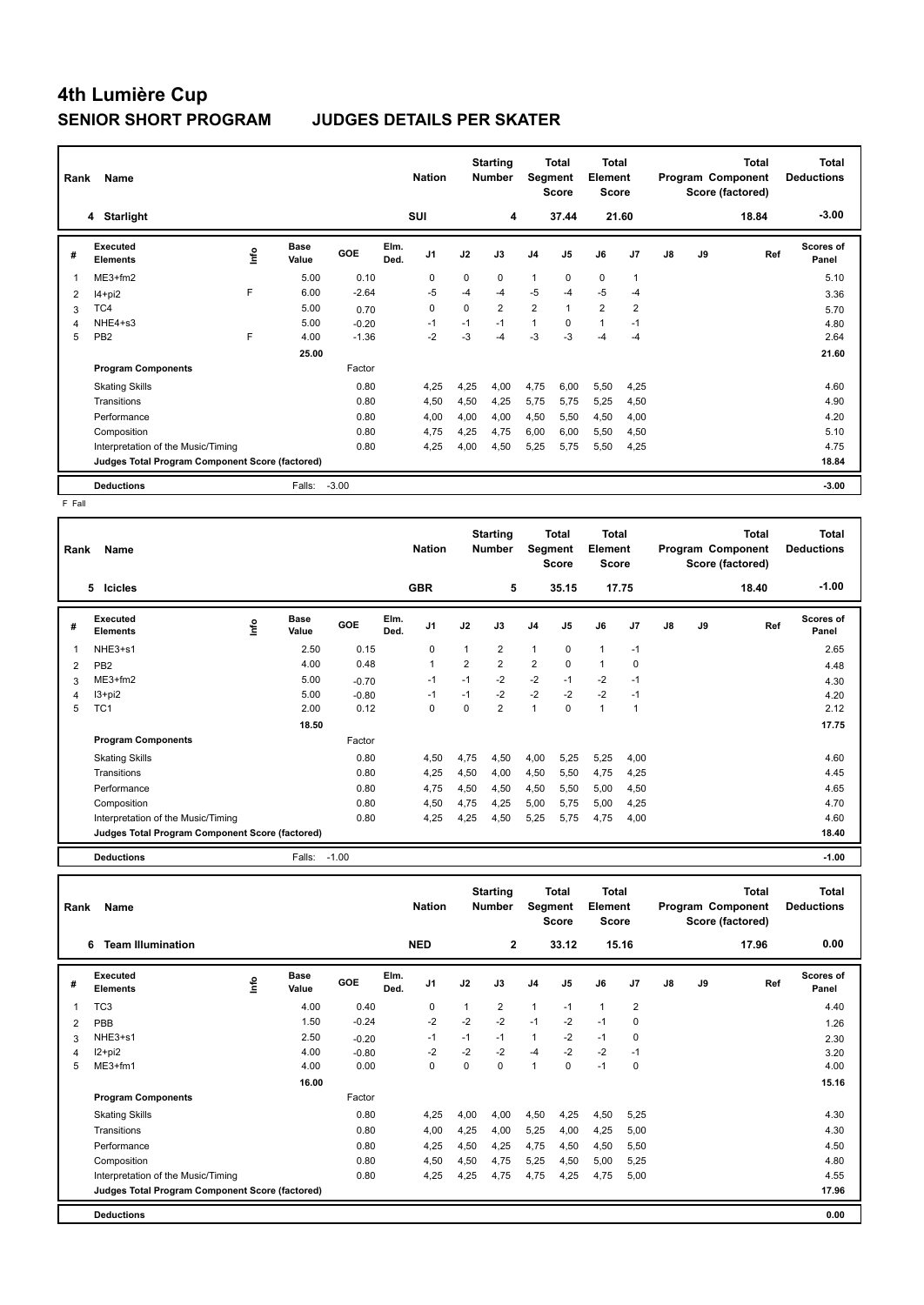## **4th Lumière Cup SENIOR SHORT PROGRAM JUDGES DETAILS PER SKATER**

| Rank | Name                                            |      |               | <b>Nation</b> |              | <b>Starting</b><br><b>Number</b> | Segment     | Total<br><b>Score</b> | <b>Total</b><br>Element<br><b>Score</b> |                |              |                | <b>Total</b><br>Program Component<br>Score (factored) | <b>Total</b><br><b>Deductions</b> |       |                    |
|------|-------------------------------------------------|------|---------------|---------------|--------------|----------------------------------|-------------|-----------------------|-----------------------------------------|----------------|--------------|----------------|-------------------------------------------------------|-----------------------------------|-------|--------------------|
|      | <b>Team Phoenix</b>                             |      |               |               |              | <b>BEL</b>                       |             | 9                     |                                         | 32.64          |              | 17.80          |                                                       |                                   | 17.84 | $-3.00$            |
| #    | Executed<br><b>Elements</b>                     | ١nf٥ | Base<br>Value | <b>GOE</b>    | Elm.<br>Ded. | J1                               | J2          | J3                    | J <sub>4</sub>                          | J <sub>5</sub> | J6           | J <sub>7</sub> | $\mathsf{J}8$                                         | J9                                | Ref   | Scores of<br>Panel |
| 1    | $ME2+fm2$                                       |      | 4.00          | 0.32          |              | 0                                |             | $\overline{2}$        | $\overline{2}$                          | $\mathbf 0$    | $\mathbf 0$  | $\overline{1}$ |                                                       |                                   |       | 4.32               |
| 2    | PB <sub>2</sub>                                 |      | 4.00          | $-0.32$       |              | $-1$                             | $\mathbf 0$ | $\mathbf{1}$          | $-2$                                    | 0              | $-2$         | $-1$           |                                                       |                                   |       | 3.68               |
| 3    | $13+pi2$                                        | F    | 5.00          | $-2.50$       |              | -5                               | $-5$        | $-5$                  | $-5$                                    | $-5$           | $-5$         | $-5$           |                                                       |                                   |       | 2.50               |
| 4    | $NHE3+s1$                                       |      | 2.50          | $-0.60$       |              | $-3$                             | $-3$        | $-2$                  | $-3$                                    | $-2$           | $-2$         | $-2$           |                                                       |                                   |       | 1.90               |
| 5    | TC4                                             |      | 5.00          | 0.40          |              | 0                                | 0           | $\overline{2}$        | 1                                       | 0              | $\mathbf{1}$ | 2              |                                                       |                                   |       | 5.40               |
|      |                                                 |      | 20.50         |               |              |                                  |             |                       |                                         |                |              |                |                                                       |                                   |       | 17.80              |
|      | <b>Program Components</b>                       |      |               | Factor        |              |                                  |             |                       |                                         |                |              |                |                                                       |                                   |       |                    |
|      | <b>Skating Skills</b>                           |      |               | 0.80          |              | 4,50                             | 4,50        | 5,00                  | 3,75                                    | 4,25           | 3,75         | 4,50           |                                                       |                                   |       | 4.30               |
|      | Transitions                                     |      |               | 0.80          |              | 4,25                             | 4,75        | 4,50                  | 3,75                                    | 4,25           | 4,50         | 4,50           |                                                       |                                   |       | 4.40               |
|      | Performance                                     |      |               | 0.80          |              | 4,50                             | 4,75        | 4,75                  | 3,50                                    | 3,75           | 3,75         | 4,75           |                                                       |                                   |       | 4.30               |
|      | Composition                                     |      |               | 0.80          |              | 4,25                             | 5,25        | 5,25                  | 4,00                                    | 4,00           | 5,25         | 4,75           |                                                       |                                   |       | 4.70               |
|      | Interpretation of the Music/Timing              |      |               | 0.80          |              | 4,50                             | 4,75        | 5,00                  | 3,75                                    | 4,25           | 5,25         | 4,50           |                                                       |                                   |       | 4.60               |
|      | Judges Total Program Component Score (factored) |      |               |               |              |                                  |             |                       |                                         |                |              |                |                                                       |                                   |       | 17.84              |
|      | <b>Deductions</b>                               |      | Falls:        | $-3.00$       |              |                                  |             |                       |                                         |                |              |                |                                                       |                                   |       | $-3.00$            |

 $F$  Fall

| Rank | Name                                            |             | <b>Nation</b>        |         | <b>Starting</b><br><b>Number</b> | Segment        | <b>Total</b><br><b>Score</b> | <b>Total</b><br>Element<br><b>Score</b> |                |              |             | <b>Total</b><br>Program Component<br>Score (factored) | <b>Total</b><br><b>Deductions</b> |    |       |                           |
|------|-------------------------------------------------|-------------|----------------------|---------|----------------------------------|----------------|------------------------------|-----------------------------------------|----------------|--------------|-------------|-------------------------------------------------------|-----------------------------------|----|-------|---------------------------|
|      | <b>United Angels</b><br>8                       |             |                      |         |                                  | <b>GER</b>     |                              | 1                                       |                | 31.97        |             | 15.93                                                 |                                   |    | 19.04 | $-3.00$                   |
| #    | <b>Executed</b><br><b>Elements</b>              | <b>Info</b> | <b>Base</b><br>Value | GOE     | Elm.<br>Ded.                     | J <sub>1</sub> | J2                           | J3                                      | J <sub>4</sub> | J5           | J6          | J7                                                    | J8                                | J9 | Ref   | <b>Scores of</b><br>Panel |
| -1   | ME3+fm2                                         |             | 5.00                 | 0.60    |                                  | $\mathbf{1}$   | 1                            | $\overline{2}$                          | $\mathbf{1}$   | $\mathbf{1}$ | $\mathbf 0$ | 3                                                     |                                   |    |       | 5.60                      |
| 2    | PB <sub>1</sub>                                 |             | 2.50                 | 0.15    |                                  | $\overline{1}$ | $\mathbf{1}$                 | 0                                       | $\mathbf{1}$   | $-1$         | 0           | 3                                                     |                                   |    |       | 2.65                      |
| 3    | TC <sub>2</sub>                                 |             | 3.00                 | 0.18    |                                  | $\Omega$       | $\Omega$                     | $\overline{2}$                          | 1              | $-1$         | $\mathbf 0$ | $\overline{2}$                                        |                                   |    |       | 3.18                      |
| 4    | $12+pi1$                                        | F           | 2.00                 | $-1.00$ |                                  | $-5$           | $-5$                         | $-5$                                    | $-5$           | $-5$         | $-5$        | $-5$                                                  |                                   |    |       | 1.00                      |
| 5    | NHE3+s2                                         |             | 3.50                 | 0.00    |                                  | 0              | $\Omega$                     | 0                                       | $\mathbf 0$    | $\mathbf 0$  | $\Omega$    | $\overline{2}$                                        |                                   |    |       | 3.50                      |
|      |                                                 |             | 16.00                |         |                                  |                |                              |                                         |                |              |             |                                                       |                                   |    |       | 15.93                     |
|      | <b>Program Components</b>                       |             |                      | Factor  |                                  |                |                              |                                         |                |              |             |                                                       |                                   |    |       |                           |
|      | <b>Skating Skills</b>                           |             |                      | 0.80    |                                  | 4.75           | 5.00                         | 4.75                                    | 4,50           | 4,75         | 4,75        | 5,25                                                  |                                   |    |       | 4.80                      |
|      | Transitions                                     |             |                      | 0.80    |                                  | 4,50           | 4,75                         | 4,25                                    | 4,75           | 4,75         | 4,00        | 5,50                                                  |                                   |    |       | 4.60                      |
|      | Performance                                     |             |                      | 0.80    |                                  | 5,00           | 4,50                         | 4,50                                    | 5,00           | 4,50         | 4,25        | 5,25                                                  |                                   |    |       | 4.70                      |
|      | Composition                                     |             |                      | 0.80    |                                  | 4.75           | 5,00                         | 4,75                                    | 5,25           | 5,00         | 4,25        | 5.75                                                  |                                   |    |       | 4.95                      |
|      | Interpretation of the Music/Timing              |             |                      | 0.80    |                                  | 5,00           | 4,75                         | 4,75                                    | 4,50           | 4,50         | 4,75        | 5,50                                                  |                                   |    |       | 4.75                      |
|      | Judges Total Program Component Score (factored) |             |                      |         |                                  |                |                              |                                         |                |              |             |                                                       |                                   |    |       | 19.04                     |
|      | <b>Deductions</b>                               |             | Falls:               | $-3.00$ |                                  |                |                              |                                         |                |              |             |                                                       |                                   |    |       | $-3.00$                   |

F Fall